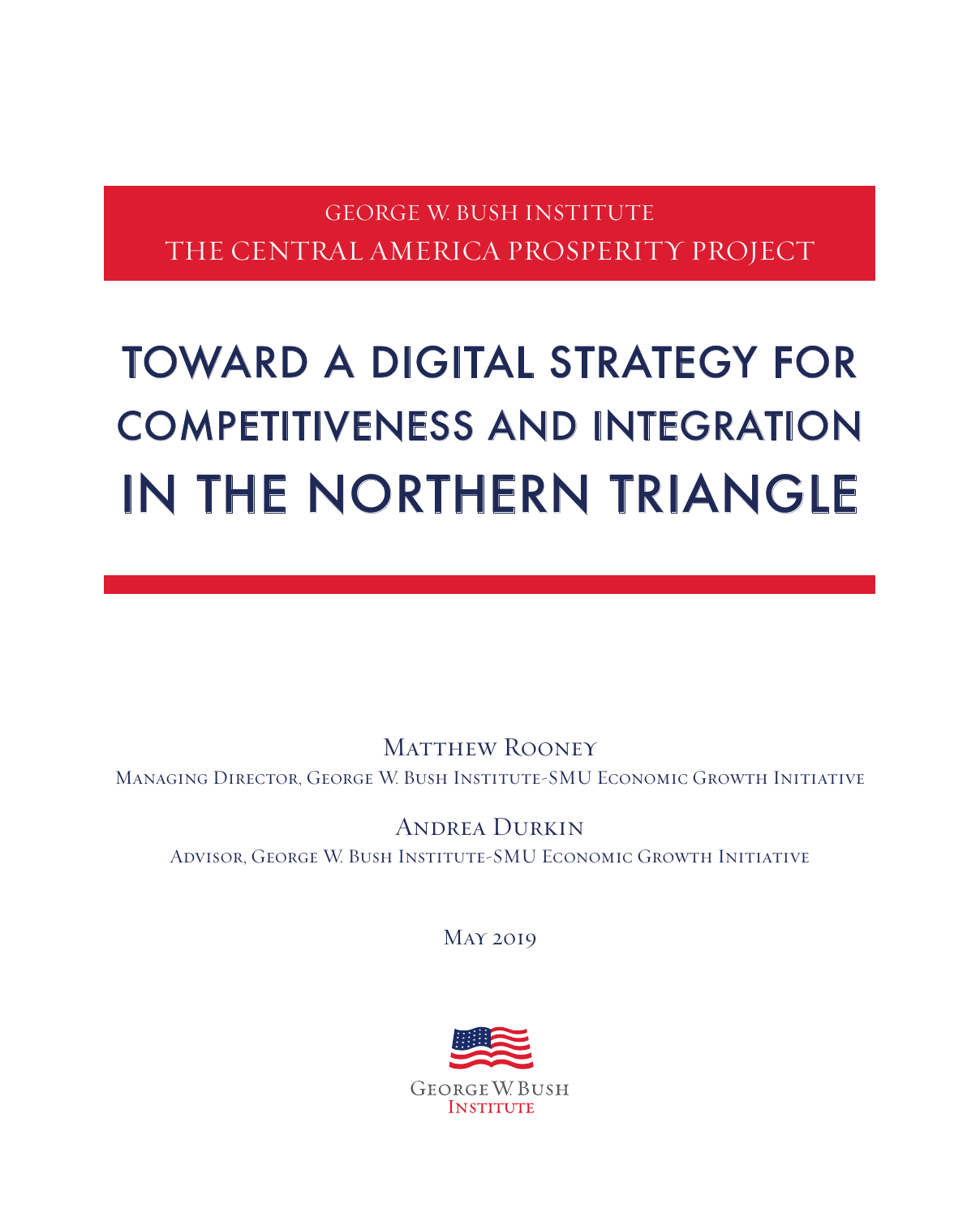#### George W. Bush Institute Central America Prosperity Project

The George W. Bush Institute's Central America Prosperity Project (CAPP) brings together proven and emerging leaders from El Salvador, Guatemala, and Honduras to develop action-oriented strategies for advancing inclusive growth while strengthening regional economic integration. The group comprises both youthful creativity and experiential wisdom creating a diversity of vantage points that produced a wide-ranging dialogue about priority actions for the Northern Triangle. The participants from nonproft organizations, the private sector, media, and academia were united in believing that a bright future for the region is within reach – and that concrete and tangible action are urgently needed to bring that future to fruition.

The crumbling Venezuelan economy with its devastating societal impact provides a window into the consequences if the region fails to act. The agenda proposed here is narrow in scope but designed to have a broad impact, to produce immediate "wins," and to generate the momentum needed to convert bold aspirations into concrete benefts for the citizens of the region.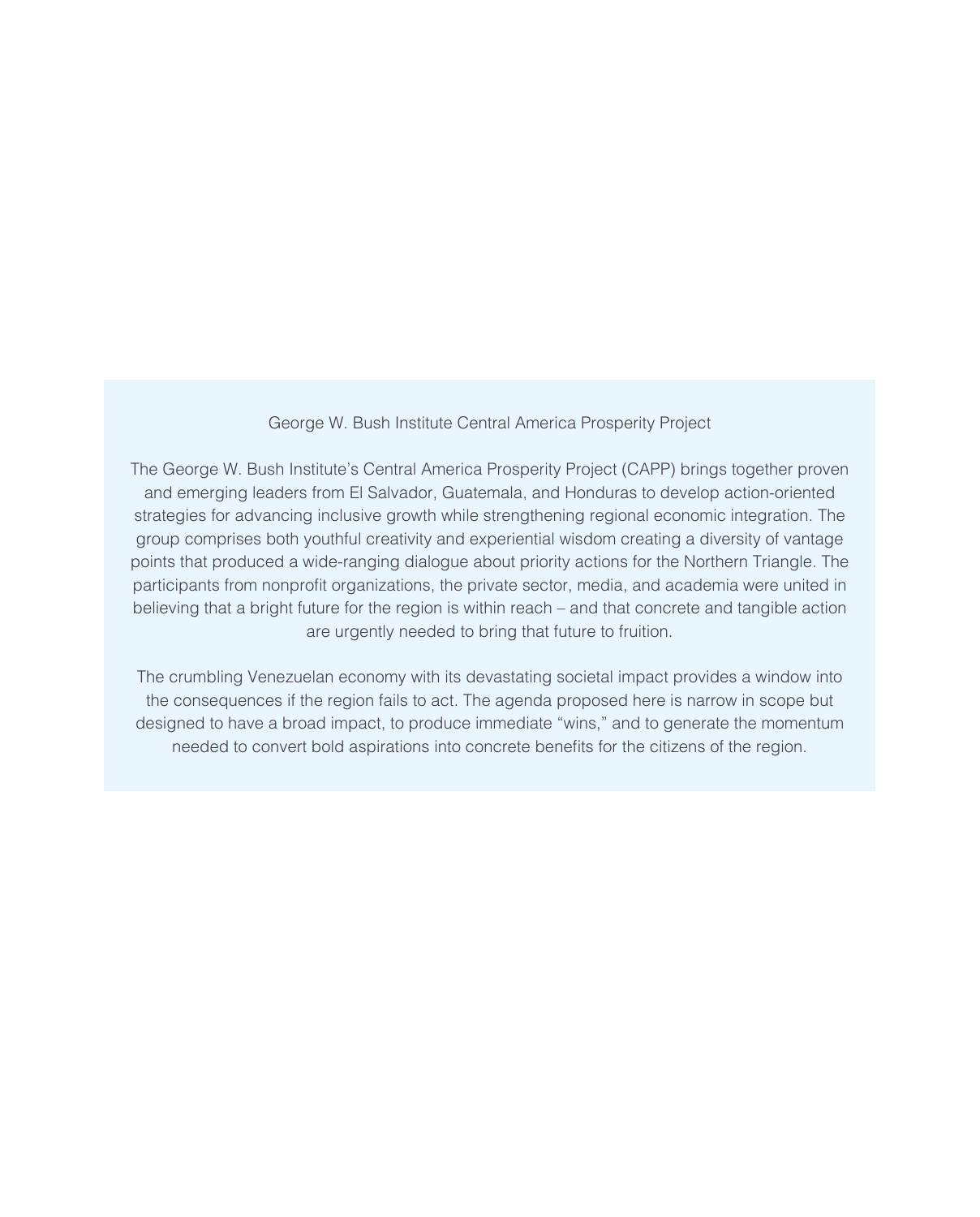## TOWARD A DIGITAL STRATEGY:

Many experts have correctly diagnosed opportunities for policy reform across the economies of Central America: the scaffolding supporting democracy - rule of law, enforcement of contracts, and transparency – needs to be strengthened; trust by citizens in their government must be restored.

Improving the environment for private investment in "backbone industries" like information and communications technologies is critical to strengthen regional economic integration and supporting sustained growth. The George W. Bush Institute Central America Prosperity Project (CAPP) discussion revealed a broadly shared desire to lift up and engage the citizenry of the Northern Triangle by increasing participation in the formal economy, renewing civic engagement in activities such as voting, and improving access to public services in health and education.

Major political efforts including the Plan of the Alliance for Prosperity in the Northern Triangle and programming by key local and international institutions such as the Inter-American Development Bank are on the right track. Decades of U.S. Government programming by the U.S. Agency for International Development, the Millennium Challenge Account, U.S. Department of Agriculture, Homeland Security, and others have yielded signifcant results and there is a desire to see them continue in targeted and impactful ways.

The Bush Institute has identifed one critical and emerging driver of the region's economy – digital payments. Helping usher in an environment where public and private digital payments can take hold will promote private economic empowerment while having a stimulative effect on government reform efforts. A focus on digital payments matches the Bush Institute's core criterion of targeted action designed to deliver broad impact.

## The Imperative of the Digital Economy

Digital connectivity and fnancial technologies are essential ingredients for the region to compete in the global economy. Globally competitive industries are rapidly adopting digital technologies and datadriven innovation. Cloud computing and the Internet of Things can expand supply chain opportunities for companies that keep pace. 3D printing will transform the geography of manufacturing. E-commerce and digital trade opportunities are game changers for small- and medium-sized businesses, expanding access to customers.

Central America simply cannot afford to fall behind in transforming its regional economy to compete digitally. At the same time, digital technologies can enable fundamental improvements in the provision of, and access to, social services in employment opportunities and education and health.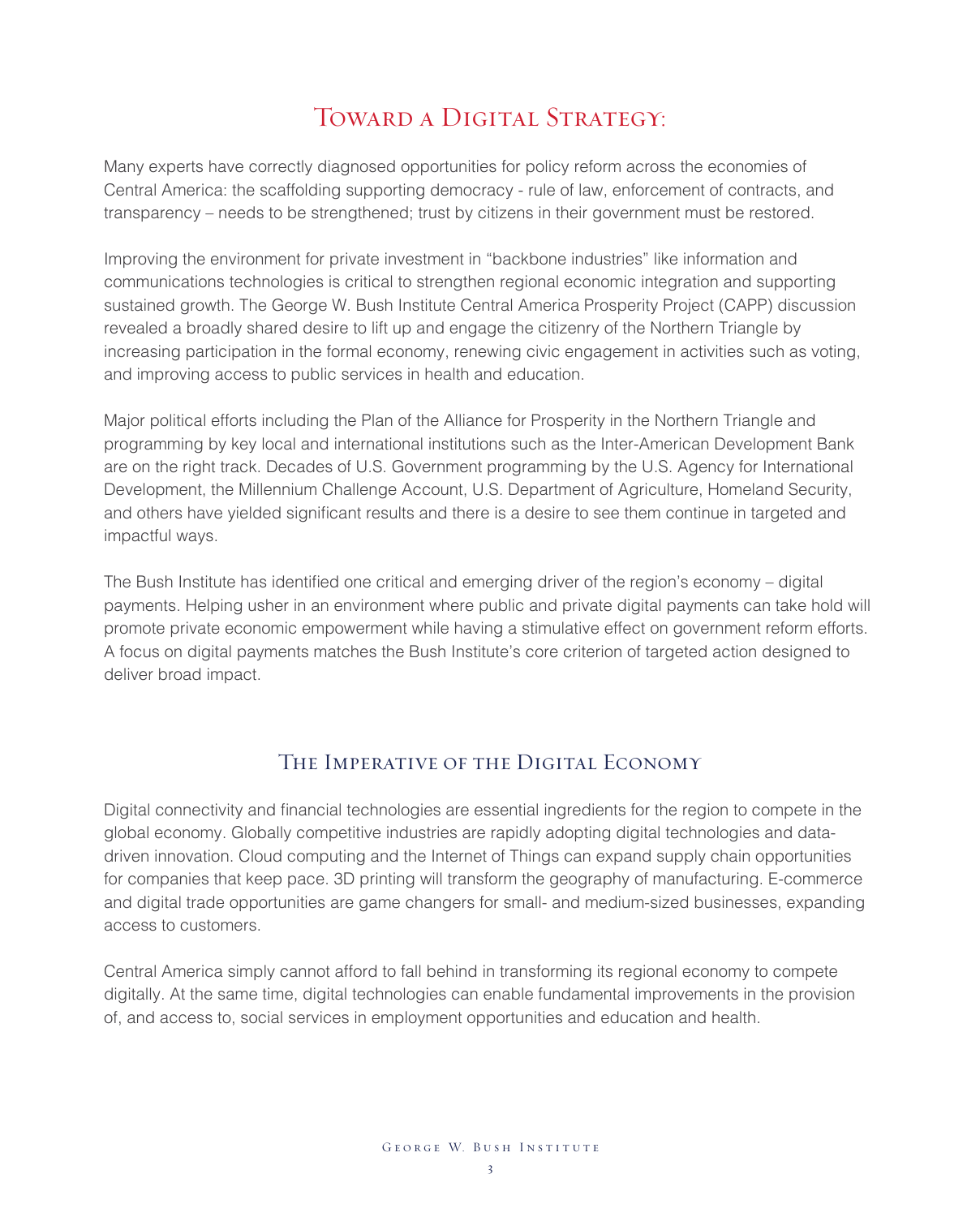## A Big Step in the Digital Direction

Ideally, the region will develop and implement a Northern Triangle Digital Strategy, a conversation that many CAPP participants would like to advance.

Incrementally, initiatives to promote widespread access to broadband internet and mobile electronic payments would offer powerful "wins" on which to build a broader digital strategy while strengthening the connective tissue among governments, citizens, and businesses in the region.

Financial technologies enable access to credit and fnancial services for the unbanked and underbanked. They make it possible for small businesses to make online sales and are critical to modernizing integrated regional customs procedures. Digitizing more government processes and payments will promote efficiencies, serving to restore trust in government.

Unfortunately, the Northern Triangle signifcantly lags in the diffusion of high-quality mobile internet access. Regulatory and policy barriers continue to inhibit further investments and there appear to be few capacity building, development fnancing, or other assistance programs in the region supporting growth of the digital economy and mobile payment systems.

It is worth noting that the region's energy policies will impact the Northern Triangle's ability to secure both potential efficiency gains from digitization in the industrial sector and accommodate increased energy demands from data and mobile networks.

Due to its great potential to improve lives and productivity, reforms and promotion of investment in the information and communications technologies sector - particularly to make mobile payments more widespread – should be prioritized as a vehicle for deeper integration and sustained economic growth in the region.

#### Formalizing and Encouraging Entrepreneurship

In 2015, MiEmpresaEnlinea.org was launched to facilitate business registrations by microenterprises and small businesses, helping them connect with and access credit to grow.

Since the company registry was created, close to 1,500 legal entities have registered in a variety of sectors. Business founders include former prison inmates and migrants returning from the United States, who are fnding ways to earn income in Honduras in the formal economy.

- Guillermo Peña Panting, CAPP Participant from Honduras

GEORGE W. BUSH INSTITUTE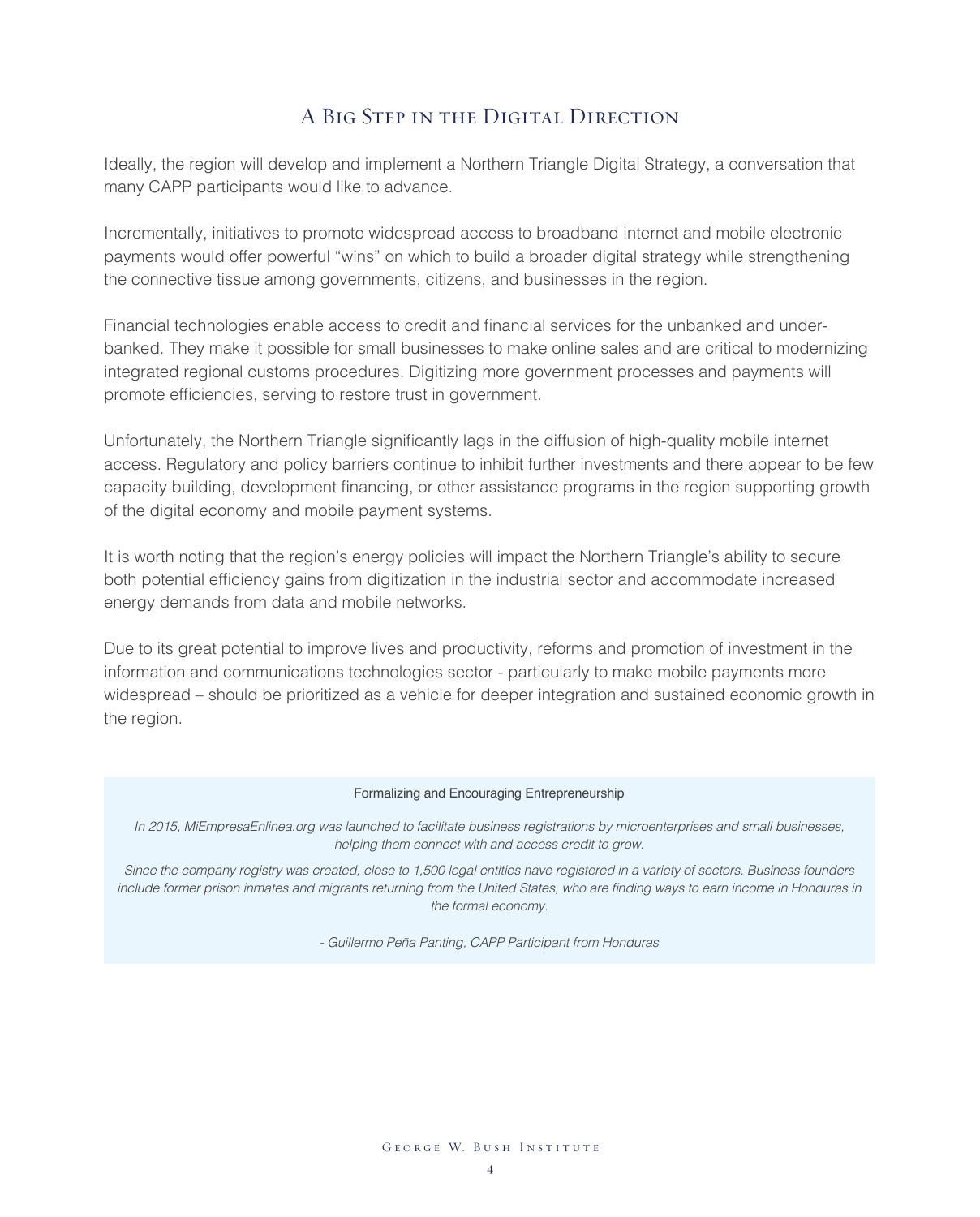## FIRST STEPS TOWARD A DIGITAL STRATEGY

#### *For Central American Citizens:*

In Central America today, just 35 percent of the population has 4G coverage, accounting for a mere five percent of connections in the region. For comparison, 98 percent of Americans had 4G coverage in 2015. A digital payments action plan for citizens should:

- Facilitate mobile internet infrastructure investments that will expand and increase the quality of broadband networks in rural and marginalized communities in the Northern Triangle. In turn, this enables investors in relevant sectors to achieve scale and reduce the cost of broadband access.
- Increase the percentage of the population who are able to receive electronic payments from employers and the government, as well as transfers from family and friends through mobile phones. Moving more individuals into the digital financial services system enables them to build assets and collateral that can be mobilized into productive, income-generating activities.
- Encourage use of data analytics and digital information as an alternative approach to gauge creditworthiness among the previously unbanked and under-banked. Better information about potential borrowers will improve credit access, reduce the cost of credit and strengthen loan performance.
- Enable "directed remittances," for example direct payments into education tuition accounts.

#### "Tigo Money" and "Acceso" Partner to Advance Financial Inclusion in El Salvador

"Acceso" provides technical assistance to small producers, more than 83 percent of whom are women, who are heads of their family and work in rural areas distant from cities. Just to withdraw their salary from a bank can consume an entire day or more of lost wages, including the cost transportation, bank fees, and the risk of taking cash to their homes. Partnering with "Tigo Money" financial service provider, these women can receive their wages, pay bills, send, and withdraw money safely and quickly through an electronic wallet. Every ffteen days they get a text message notifying them about their electronic deposit. As part of the Tigo Money network, they now also have access to Tigo Money's expanding network of fnancial centers throughout the country and increasingly in rural areas.

- Marjorie Chorro de Trigueros, CAPP Participant from El Salvador

#### *For Private Sector Enterprises, Small, and Large:*

For small businesses, operating in the online marketplace could facilitate higher sales volume at lower transaction costs. In a virtuous cycle, they can achieve scale, earn more revenue, and employ more workers. Access to high-speed internet also helps connect small businesses to appropriate legal, accounting, marketing or other services to grow their company. A digital payments action plan for the private sector should:

- Identify the policy and regulatory barriers currently inhibiting private investment in 4G and 5G in the Northern Triangle.
- Identify the incentives needed to attract both local and multinational technology entrepreneurs to introduce more B2B digital services and platforms.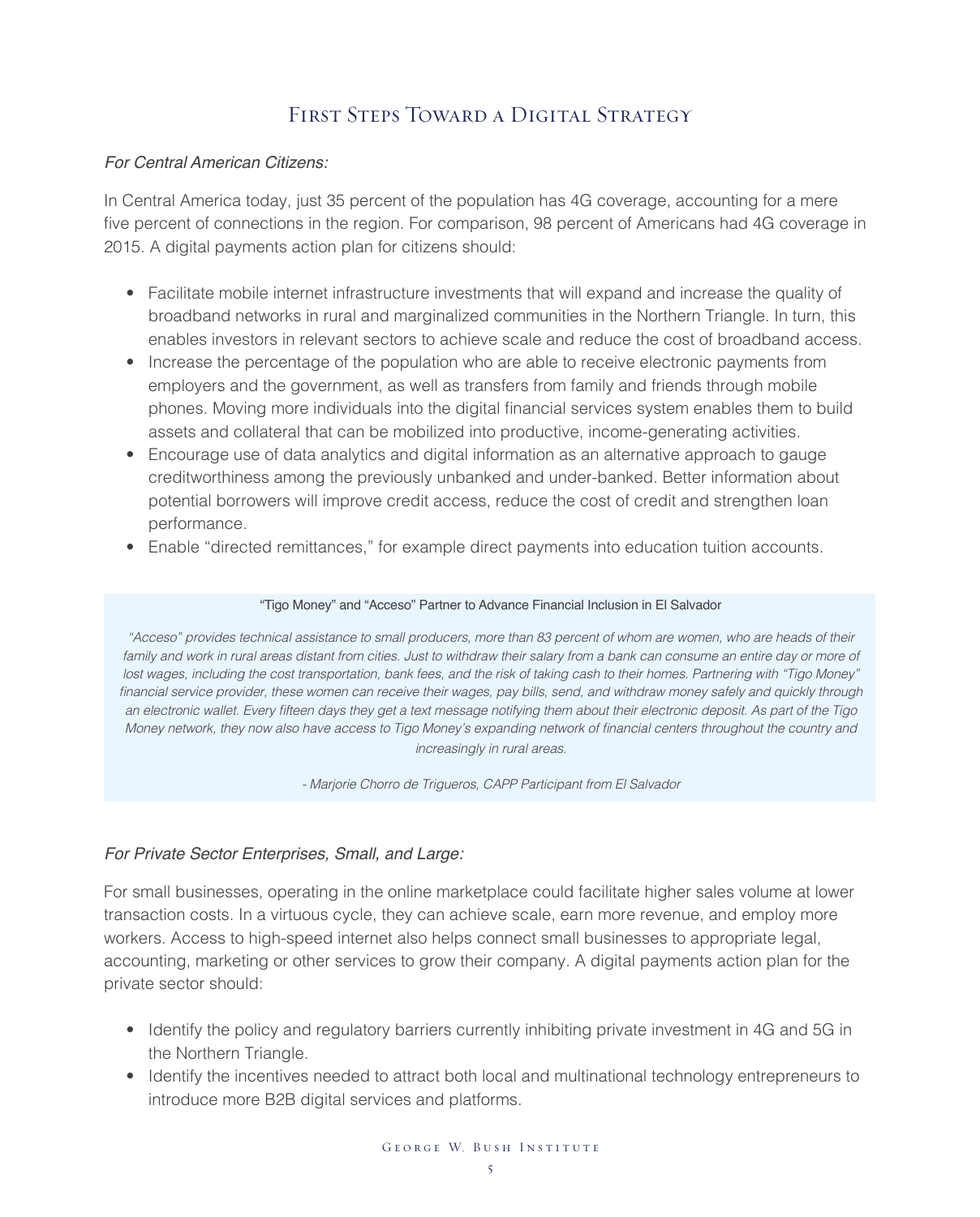• Support the presence of global businesses whose models are based on the "sharing economy," such as Uber and Airbnb. These industries generate employment opportunities while helping diffuse a culture of trust and engagement with digitally-enabled services and platforms.

#### *For the Northern Triangle Governments:*

E-government services improve transparency and reduce corruption, helping to restore public confdence and access to government services. Governments must also ensure the regional regulatory environment is conducive to attract telecommunications, internet service, fnancial technology, and nontraditional banking services as players in the digital ecosystem. A digital payments action plan for the region's governments should:

- Implement e-fling for businesses seeking to register themselves and their employees and pay employment taxes, perhaps deployed in conjunction with other incentives such as a rate cut, phase-in period or tax holiday.
- Encourage direct deposit salary payments to reduce labor informality practices. Registering employees enables them to access public health benefts they may qualify for while ensuring social security payments are made by employers.
- Implement e-procurement bidding processes and payments and reporting which would improve the ability of governments to clear arrears, engage in more efficient payment processing, and increase private sector participation and confdence in procurement processes.
- Facilitate common regional approaches to interoperability, data security and privacy, and cybersecurity policies and also review public policies that may be disincentivizing investments on a regional scale.

#### Digital Payments to Combat Trade-Based Money Laundering

The Northern Triangle customs union has already reduced border-crossing wait times from more than 11 hours to less than 10 minutes, increasing the volume of regional trade. Deploying electronic customs fling and payments and ensuring interoperability of those systems across governments must be part of customs modernization.

Increased transparency and the ability to follow the merchandise in real time would enable Northern Triangle customs authorities to enhance their risk profling and intelligence gathering efforts to improve regional security and protect economic growth through legitimate trade.

- Karla Menocal, CAPP Participant from Guatemala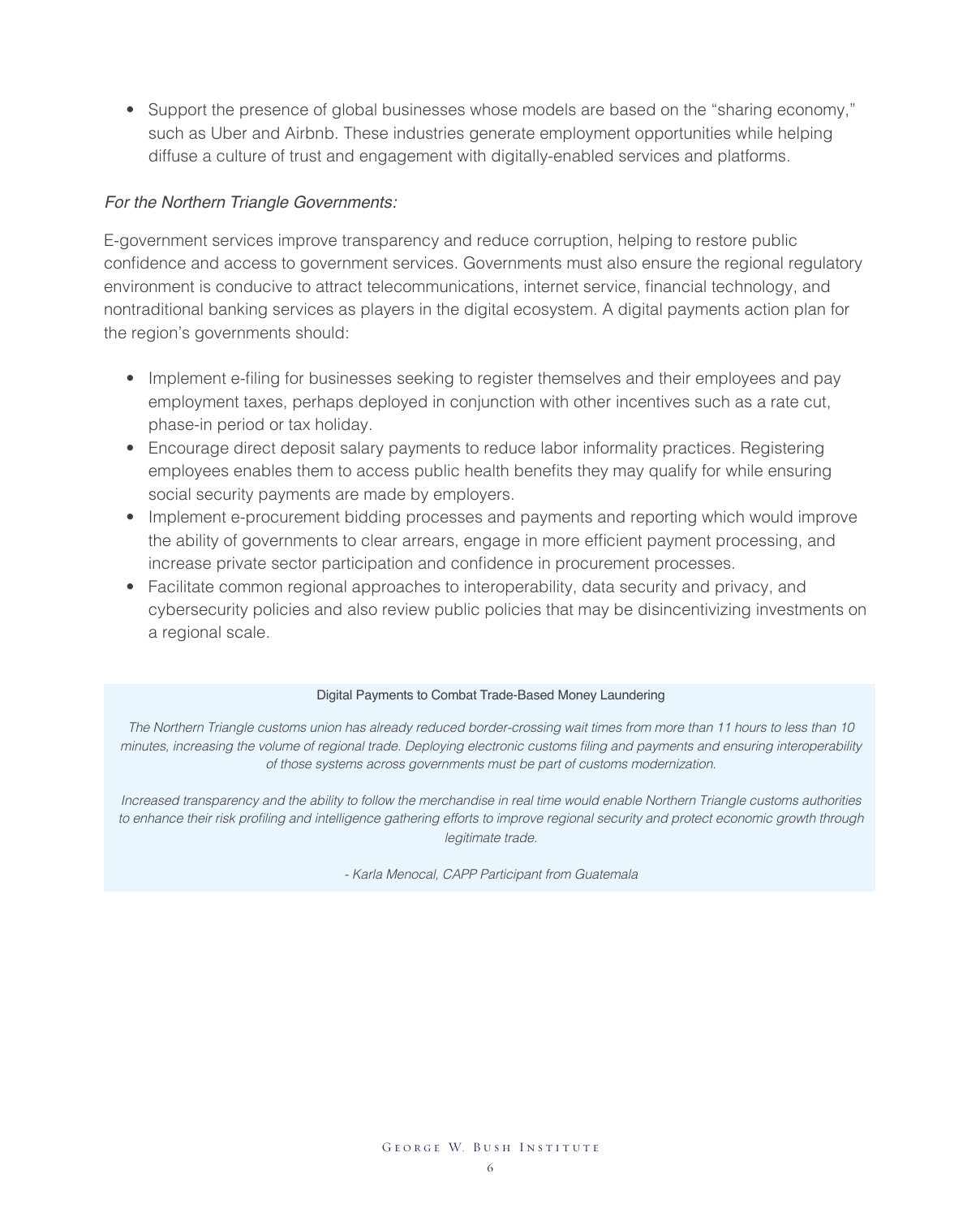## How the U.S. Government Can Support a Digital Strategy in the Northern Triangle

Our principal objective for CAPP is to advocate for relevant policy changes in Central America. At the same time, we believe the U.S. government could support a digital evolution across the region in ways that constitute a logical extension to previous U.S. assistance programs.

Doing so would strengthen the ability of the region's exporters to position themselves in global value chains. Small businesses and start-ups can be "born digital," reaching more customers outside their community. Traditional flows of goods can be more cost effective moving across digitized borders.

Enabling internet access on mobile phones and encouraging the diffusion of mobile payments have demonstrated high rates of return for the investment in developing economies, making this initiative a worthy investment by U.S. foreign assistance agencies.

#### *For these reasons, we recommend:*

**United States International Development Finance Corporation (USIDFC)/Overseas Private Investment Corporation (OPIC):** The new development financing agency should increase its loan portfolio to promote investment in fnancial services. Central America lacks an ecosystem of technology accelerators, angel investors, and venture capitalists to stimulate innovation and market development. In the past, OPIC has put \$1 billion in information and communications technology financing to support over 30 projects in 25 countries throughout Africa, India, and Burma. The agency should prioritize expanding these projects to investors in the Northern Triangle region.

**Multiple agencies and private fnancial service companies:** Support a study of Northern Triangle regulation for the purpose of developing public policy recommendations for faster and broader adoption and deployment of mobile broadband tailored to this region. The Northern Triangle governments have achieved important telecommunications reforms to date; this effort would support a next wave of reforms to adopt appropriate sector-specific regulations.

**Millennium Challenge Corporation (MCC):** Its compacts are implemented by Millennium Challenge Account (MCA) accountable entities, set up by partner countries and overseen by MCC. Monitoring of funds is rigorous and transparent, often through independent fscal agents. In many countries, the MCAs have earned the respect of citizens as trustworthy and effective stewards of large grants for projects with many moving parts. Further, the capacity of local staff has improved and citizen trust in government has increased as a result of the country-led implementation of MCC grants through the MCAs.

Because of the integrity associated with and the level of trust that exists for the MCAs, they have the potential to play an important regional role as a convener and implementer of regional projects in the digital space. MCC should encourage and support the MCAs to play an independent role and work on a regional basis to implement regional digitization and fnancial inclusion projects funded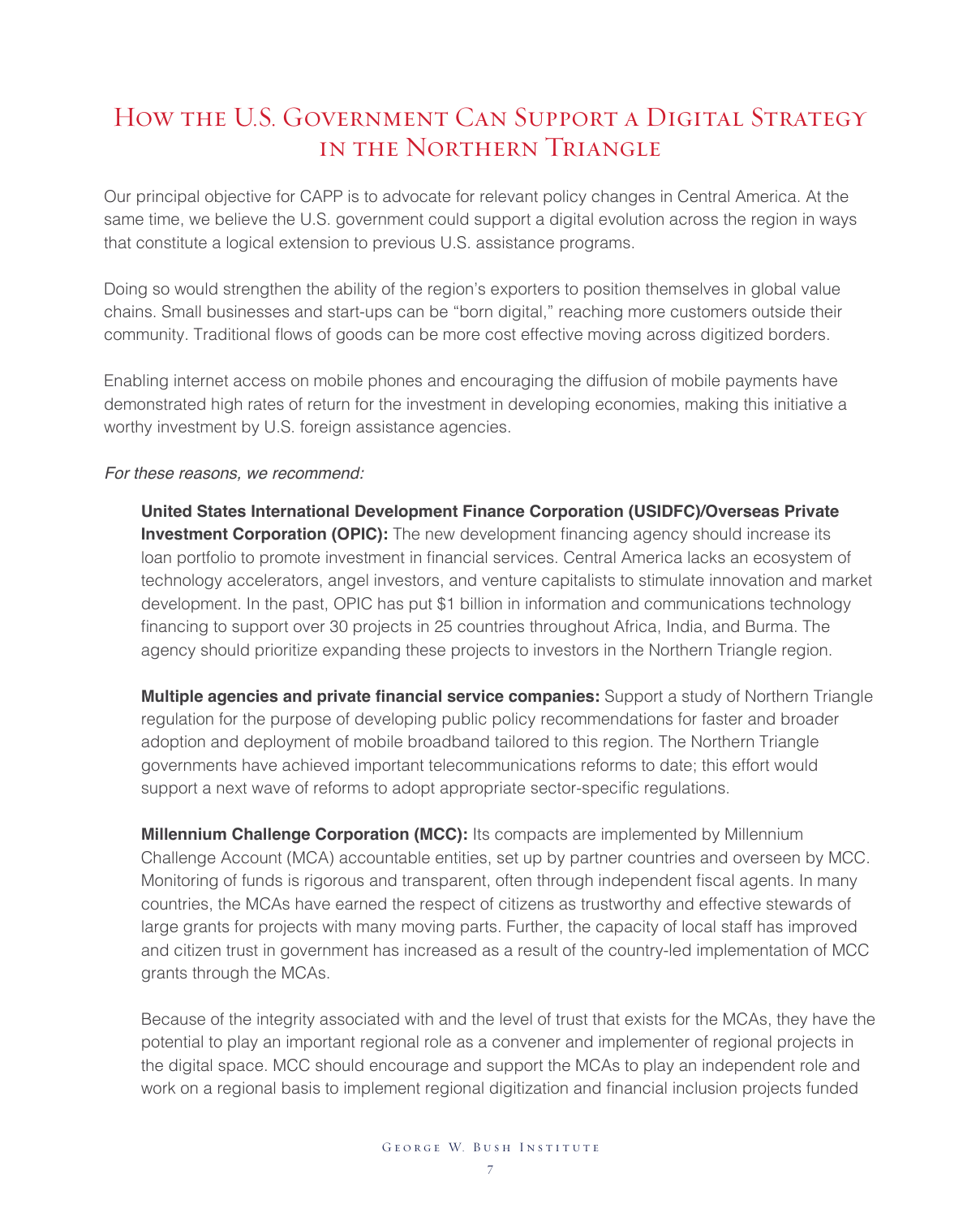by either the U.S. or non-U.S. entities.

**U.S. Agency for International Development (USAID):** In July 2018, USAID awarded a \$17.5 million 5-year grant to support the Northern Triangle customs union. The project represents an opportunity to implement paperless trading, e-flings and certifcations, and automatic payments with direction and guidance to the implementers and involvement from the Northern Triangle private sector stakeholders. Because digitization helps combat corruption and reduce trade-related money laundering as part of U.S. security initiatives in the region, participation of the U.S. interagency is indispensable. U.S. Trade and Development Agency has worked previously to modernize port operations at Port of Cortes in Honduras and to digitize customs documentation and processing in El Salvador. USAID should leverage insights from these experiences while regionalizing trade facilitation assistance.

## NEXT STEPS

The Bush Institute intends to draw on the insights of CAPP participants to promote development of a digital strategy for the region as a means to empower citizens, promote effciencies in government services, and enable sustained, private-sector-led economic growth in the Northern Triangle. Regional collaboration on a digital strategy is ambitious, forward-looking, optimistic, and represents a broadly shared vision for the future of the Northern Triangle region.

Positioning the region for sustained economic growth in the modern global economy can be achieved by working together on a focused set of initiatives designed for impact. We will demonstrate that it can be executed by leaders in the community working from the ground up in partnership with their respective governments by:

- Working with subject matter experts to identify and prioritize the removal of regulatory and legal barriers to digital payments in the Northern Triangle.
- Creating opportunities for global experts to share insights and data about what has worked elsewhere and why.
- Engaging potential implementation partners and champions in the region. We believe it would be fruitful for each country's Millennium Challenge Account entities to serve as coordinators and work together on a regional basis to advance the goals outlined herein and to support leaders inside government.
- Developing metrics and indicators policymakers and other leaders can use to gauge progress and determine how to build on success to advance a broad digital economy strategy for the region as a whole.

The deployment and diffusion of digital financial services can have a transformative effect for individual citizens in Central America, enabling millions to open bank accounts, obtain credit, build assets, move money more easily into productive, incoming-earning activities, receive wages, and grow their businesses – both small and large.